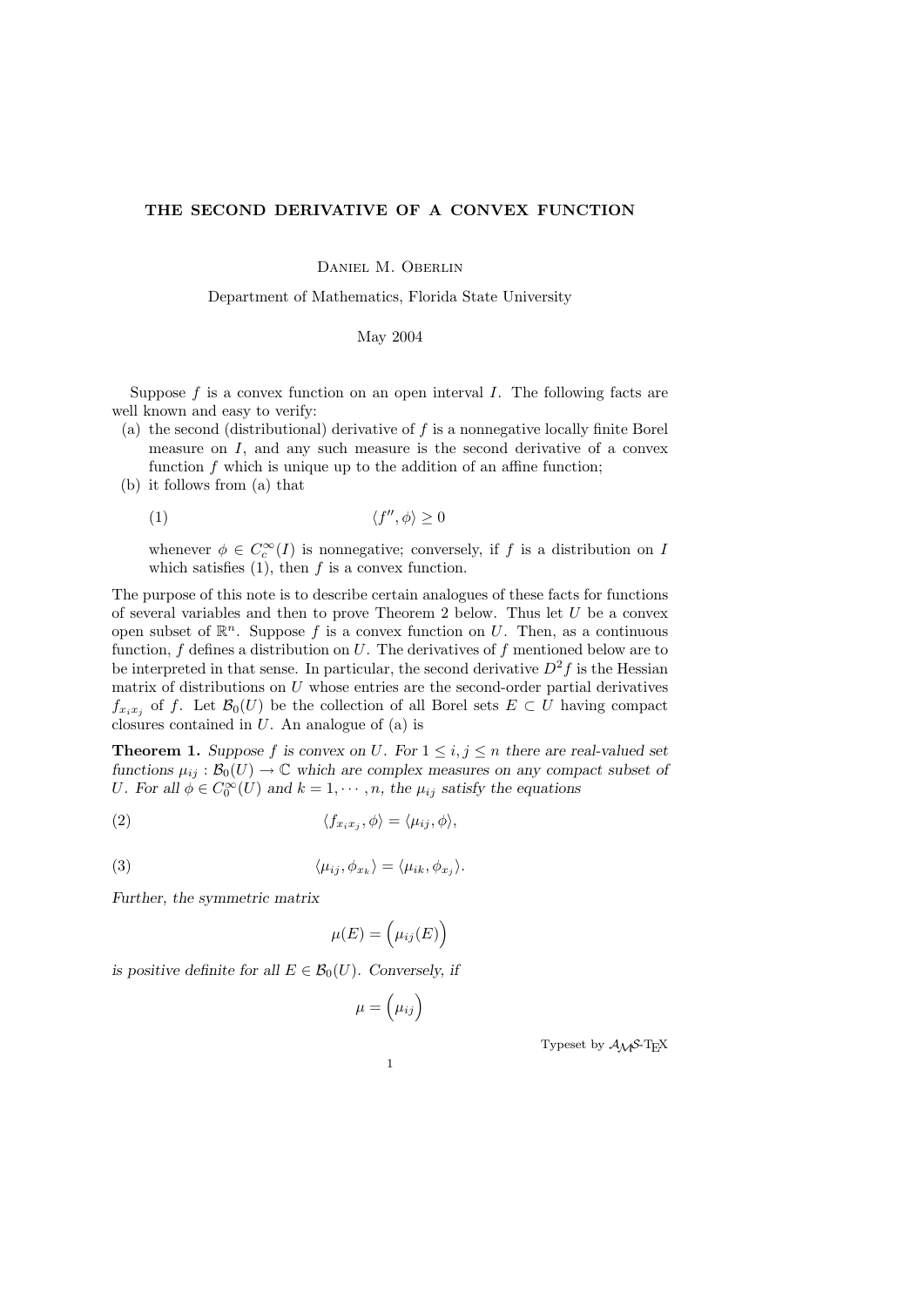is such a (positive definite matrix valued) set function, then there is a convex function f on U with  $D^2 f = \mu$ . Such an f is unique up to the addition of an affine function.

The following analogue of (b) is a corollary of Theorem 1.

**Corollary.** Suppose  $f$  is a distribution on  $U$  satisfying

$$
\sum_{i,j=1}^{n} \langle f_{x_ix_j}, \phi_i \phi_j \rangle \ge 0
$$

whenever  $\phi_i \in C_0^{\infty}(U)$ . Then f is a convex function on U.

More interestingly, there is a lower bound on the Hausdorff dimension of the support of  $D^2f$  for nontrivial convex functions f:

**Theorem 2.** With  $D^2 f = \mu$  as above, if  $\mu$  is supported on a Borel set having Hausdorff dimension less than  $n-1$ , then f is affine.

To begin the proofs, suppose that  $\eta$  is a nonnegative and radial  $C^{\infty}$  function supported in  $B(0,1)$  and having integral 1. With  $\eta_{\epsilon}(x) = \epsilon^{-n} \eta(x/n)$  for  $\epsilon > 0$ and for  $\rho$  a distribution on U, let  $\rho^{\epsilon} = \eta_{\epsilon} * \rho$  be the usual  $\epsilon$ -mollification of  $\rho$ , a distribution acting on those  $\phi \in C_0^{\infty}(U)$  whose support is distant at least  $\epsilon$  from  $\partial U$ .

Proof of Theorem 1: Suppose that f is convex on U. Fix an open  $V \subseteq U$ such that V has compact closure contained in U and choose  $\epsilon_0 > 0$  such that  $V + B(0, 3\epsilon_0) \subseteq U$ . Then if  $0 < \epsilon < \epsilon_0$ ,  $f^{\epsilon}$  is convex and  $C^{\infty}$  on V. Suppose  $\psi \in C_0^{\infty}$  is nonnegative, identically 1 on V, and supported in  $V + B(0, 2\epsilon_0)$ . Since

$$
0 \leq \int_{V} f^{\epsilon}_{x_i x_i}(x) dx \leq \int f^{\epsilon}_{x_i x_i}(x) \psi(x) dx =
$$
  

$$
\int f^{\epsilon}(x) \psi_{x_i x_i}(x) dx \longrightarrow \int f(x) \psi_{x_i x_i}(x) dx
$$

as  $\epsilon \to 0$ , the nonnegative measures

$$
\chi_V(x) f_{x_i x_i}^{\epsilon}(x) \; dx
$$

have uniformly bounded total variations on  $V$ . Since

$$
|f^{\epsilon}_{x_ix_j}|\leq |f^{\epsilon}_{x_ix_i}|^{1/2}|f^{\epsilon}_{x_jx_j}|^{1/2}\leq \frac{|f^{\epsilon}_{x_ix_i}|+|f^{\epsilon}_{x_jx_j}|}{2},
$$

the same is true for the complex measures

$$
\chi_V(x) f_{x_ix_j}^{\epsilon}(x) \, dx.
$$

Taking weak\* limits gives complex measures  $\mu_{ij}$  on V satisfying (2) and (3) if  $\phi \in C_0^{\infty}(V)$ . Letting  $V \longrightarrow U$  then yields the set functions  $\mu_{ij}$  whose existence is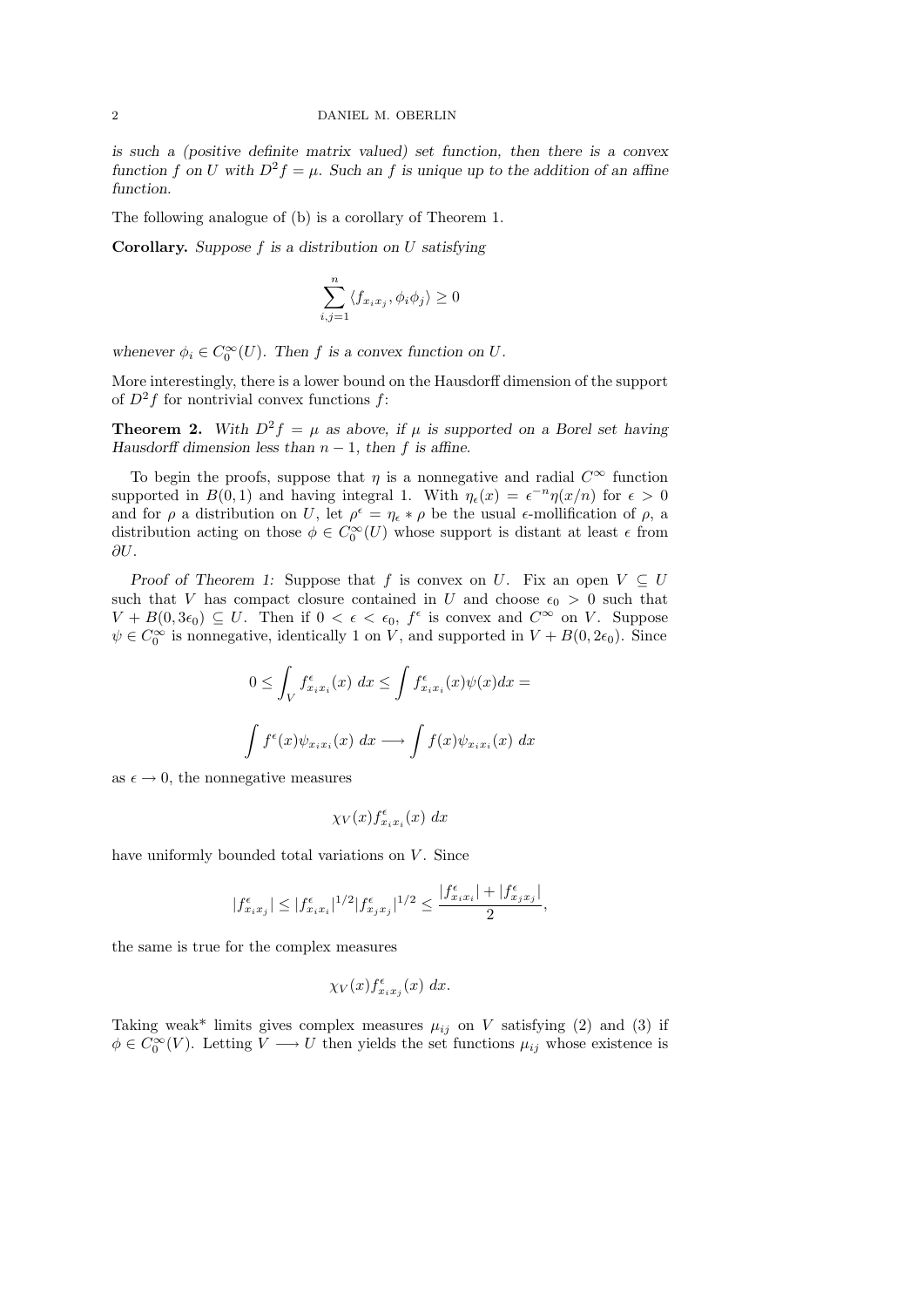the first claim of Theorem 2. (The statement about the positive definite character of  $\mu(E)$  follows from

$$
\sum_{i,j=1}^{n} \int_{V} f_{x_i x_j}^{\epsilon}(x) \phi_i(x) \phi_j(x) dx \ge 0
$$

and a limit argument.)

Suppose now that  $\mu = (\mu_{ij})$  is as in Theorem 2. Suppose that V and  $\epsilon_0$  are as above and suppose additionally that  $\partial V$  is  $C^1$ . Fix  $i, j = 1, ..., n$ . For  $\epsilon < \epsilon_0$ , the  $C^{\infty}$  functions  $\mu_{ij}^{\epsilon}$  have uniformly bounded  $L^{1}(V + B(0, \epsilon))$  norms (since the set functions  $\mu_{ij}$  are complex measures on  $V + B(0, 2\epsilon_0)$ . The conditions (3) and the symmetry of  $\mu$  imply that there are  $C^{\infty}$  functions  $f_{\epsilon}$  on  $V + B(0, \epsilon_0)$  with

$$
\frac{\partial^2 f_{\epsilon}}{\partial x_i x_j} = \mu_{ij}^{\epsilon}.
$$

The Poincaré-Sobolev inequalities and the uniform bounds on

$$
\|\mu_{ij}^\epsilon\|_{L^1(V+B(0,\epsilon_0))}
$$

show that there is  $q = q(n) > 1$  such that the functions  $f_{\epsilon}$  can be chosen to have

$$
||f_{\epsilon}||_{L^{q}(V+B(0,\epsilon_0))} \leq C
$$

for some positive C independent of  $\epsilon$ . Passing to a subsequence which converges weakly in  $L^q(V + B(0, \epsilon_0))$  shows that there is  $f \in L^q(V + B(0, \epsilon_0))$  satisfying

$$
\frac{\partial^2 f}{\partial x_i x_j} = \mu_{ij}
$$

(in the sense of distributions on  $V + B(0, \epsilon_0)$ ). To check that f is equal a.e. to a convex function on V, we begin by noting that, for  $0 < \epsilon < \epsilon_0$ , (4) and the positive definite assumption on  $\mu$  show that the mollifications  $f^{\epsilon}$  are convex on V. The formula

$$
g^{\delta}(0) = \frac{1}{2} \int_{\Sigma_{n-1}} \int_0^{\infty} \eta(r\sigma) \int_{-\delta r}^{\delta r} \frac{d^2}{dt^2} g(t\sigma) r^{n-1} dr d\sigma + g(0)
$$

for the δ-mollification of a twice differentiable function g at 0 shows that δ-mollifications of twice differentiable convex functions decrease pointwise as  $\delta \longrightarrow 0$ . In particular, if  $B(x,\delta) \subseteq V$  and  $0 < \delta < \delta_0$ , this applies to  $(f^{\epsilon})^{\delta}(x)$  for each  $\epsilon$  and so, in the limit as  $\epsilon \to 0$ , to  $f^{\delta}(x)$ . If

$$
\lim_{\delta \to 0} f^{\delta}(x) = -\infty
$$

held for any  $x \in V$ , it would follow from convexity that

$$
\lim_{\delta \to 0} \|f^{\delta}\|_{L^{q}(V)} \to \infty.
$$

Thus the decreasing limit

$$
\lim_{\delta \to 0} f^{\delta}(x)
$$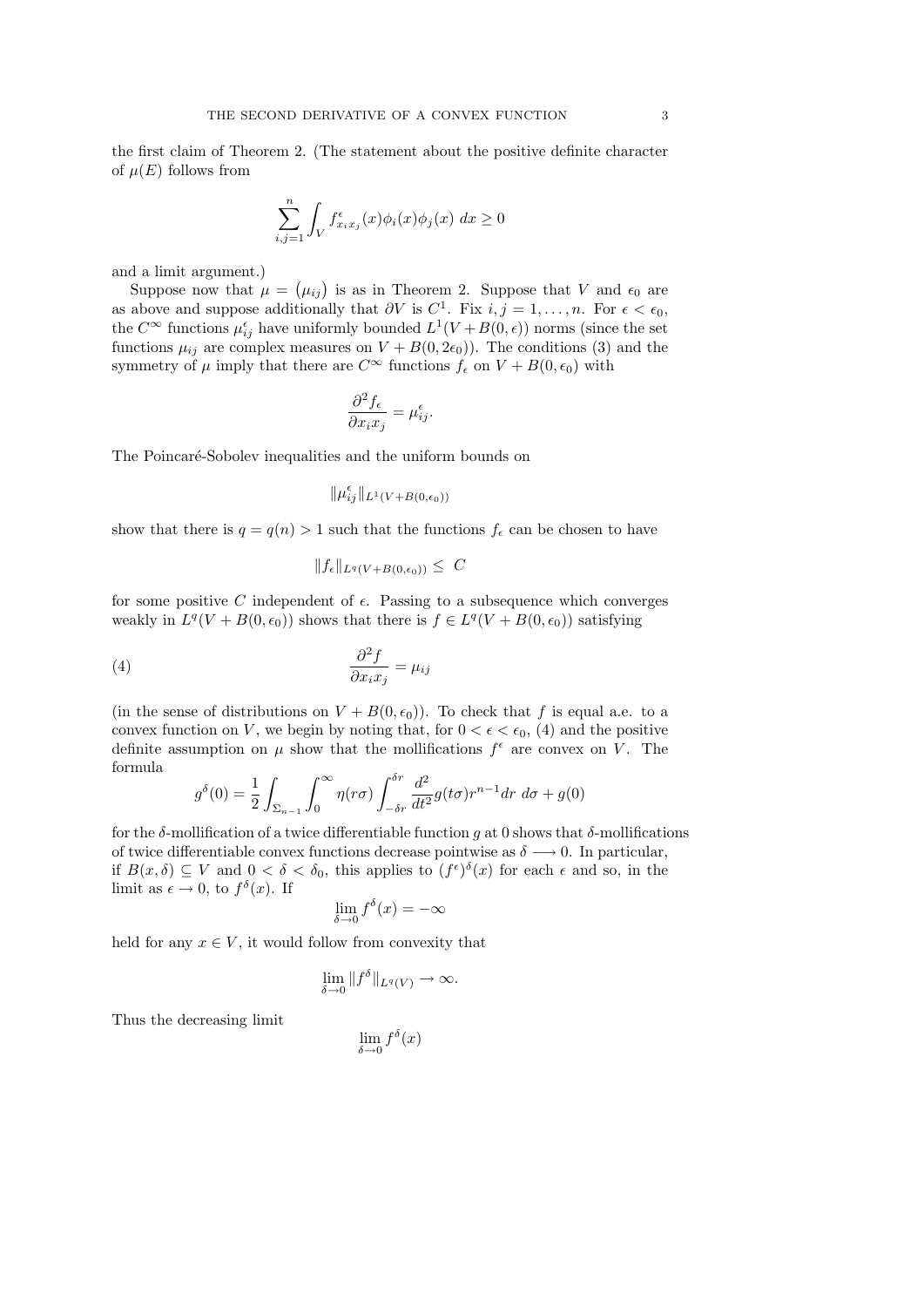gives a realization of f as a convex function on V. Now suppose that  $\tilde{V}$  satisfies the same hypotheses as V and is such that  $V \subseteq \tilde{V}$ . Then the argument above yields a convex function  $\tilde{f}$  on  $\tilde{V}$  satisfying (4) on  $\tilde{V}$ . Such an  $\tilde{f}$  can be adjusted by the addition of an affine function to agree with  $f$  on  $V$ . Considering a sequence  $V_1 \subseteq V_2 \subseteq \cdots$  of such open sets with  $\cup V_n = U$  furnishes a convex f on U satisfying  $D^2 f = \mu$  on U. Since such an f is clearly unique up to the addition of an affine function, the proof of Theorem 1 is complete.

Proof of Corollary: If  $f$  is a distribution on  $U$  satisfying the hypothesis, then it is clear that each  $f_{x_ix_i}$  is nonnegative and therefore realizable as a nonnegative Borel measure  $\mu_{ii}$  on U. The hypothesis also implies that

$$
\sum_{i,j=1}^n \langle f_{x_ix_j}, \phi^2 \rangle \zeta_i \; \zeta_j \geq 0
$$

for all real numbers  $\zeta_1, \ldots, \zeta_n$  whenever  $\phi \in C_0^{\infty}(U)$ . It follows that

$$
|\langle f_{x_ix_j},\phi^2\rangle|\leq \frac{\langle f_{x_ix_i},\phi^2\rangle+\langle f_{x_jx_j},\phi^2\rangle}{2}=\frac{\langle \mu_{ii},\phi^2\rangle+\langle \mu_{jj},\phi^2\rangle}{2}
$$

for  $\phi \in C_0^{\infty}(U)$ . This implies that each  $f_{x_ix_j}$  is realizable as a complex Borel measure  $\mu_{ij}$  on each open and bounded  $V \subseteq U$ . Thus the desired result follows from Theorem 1.

Proof of Theorem 2: It follows from the proof of Theorem 1 that if f is convex on U, each of the distributions  $f_{x_j}$  is realizable as a function on U. Thus Theorem 2 can be proved by applying the following result to each  $f_{x_j}$ :

**Lemma 1.** Suppose the locally integrable function  $g$  on  $U$  has the property that each of the distributions  $g_{x_j}$  is realized by a Borel measure  $\mu_j$  supported on a set of Hausdorff dimension less than  $n-1$ . Then g is equal a.e. to a constant function.

The proof depends on a simple fact:

**Lemma 2.** Suppose  $E \subseteq \mathbb{R}^n$  is a set of Hausdorff dimension less than  $n-1$ . Then the n-dimensional Lebesgue measure of

$$
\cup_{t>0}(tE)
$$

is 0.

Proof of Lemma 2: The mapping  $\pi : x \mapsto \frac{x}{|x|}$  is Lipschitz on

$$
E_{\delta} \doteq E \cap \{\delta < |x| < 1/\delta\}
$$

for each  $\delta > 0$ . Thus  $\pi(E_{\delta})$  has  $(n-1)$ -dimensional measure 0 in  $\Sigma_{n-1}$  and the desired result follows by integrating in polar coordinates.

Proof of Lemma 1: Assume without loss generality that  $0 \in U$  and that

$$
\lim_{\epsilon \to 0} g^{\epsilon}(0) = g(0).
$$